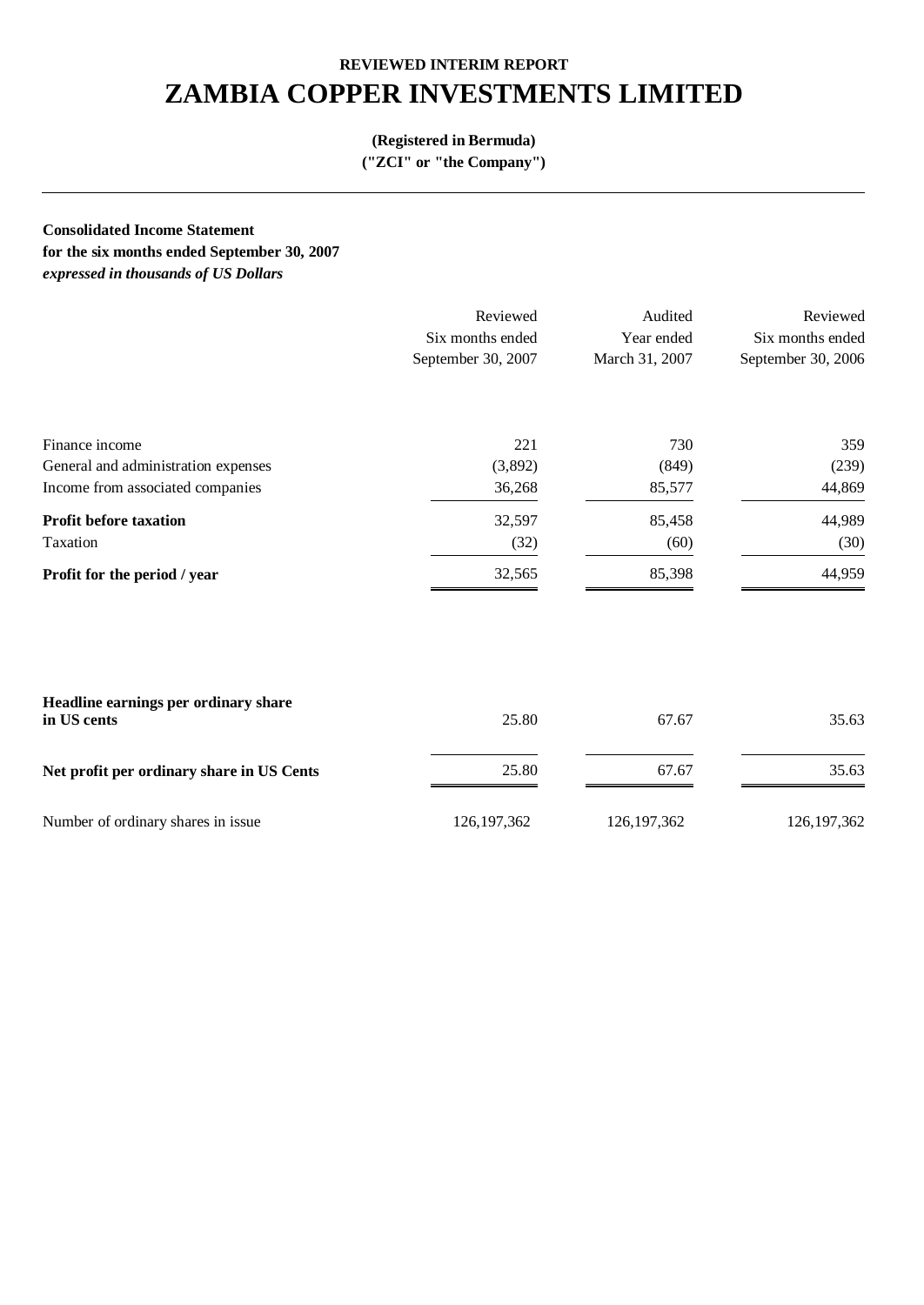## **Consolidated Balance Sheet as at September 30, 2007**  *expressed in thousands of US Dollars*

|                                                   | Reviewed           | Audited        |  |
|---------------------------------------------------|--------------------|----------------|--|
|                                                   | September 30, 2007 | March 31, 2007 |  |
| <b>Non-current assets</b>                         |                    |                |  |
| Long term accounts receivable                     | 5,055              | 4,890          |  |
| Investment in associated companies                |                    | 170,313        |  |
|                                                   | 5,055              | 175,313        |  |
| <b>Current assets</b>                             |                    |                |  |
| Available for sale investment                     | 12,718             | 10,593         |  |
| Accounts receivable                               | 5,252              | 5,250          |  |
| Cash and cash equivalents                         | 1,763              | 2,856          |  |
| Assets classified as held for sale                | 205,398            |                |  |
|                                                   | 225,131            | 18,699         |  |
| <b>Current liabilities</b>                        |                    |                |  |
| Accounts payable and accrued liabilities          | (2,937)            | (188)          |  |
| Net current assets                                | 222,194            | 18,511         |  |
| <b>Total assets less current liabilities</b>      | 227,249            | 193,714        |  |
| Net assets                                        | 227,249            | 193,714        |  |
| <b>Capital and reserves</b>                       |                    |                |  |
| Capital                                           | 334,547            | 334,547        |  |
| Revaluation reserve                               | 1,098              | 573            |  |
| Deficit on hedging reserve                        | (12, 113)          | (12, 558)      |  |
| Accumulated deficit                               | (96, 283)          | (128, 848)     |  |
| <b>Total Equity</b>                               | 227,249            | 193,714        |  |
| Number of ordinary shares in issue                | 126, 197, 362      | 126, 197, 362  |  |
| Net asset value (per ordinary share) in USD cents | 180.07             | 153.50         |  |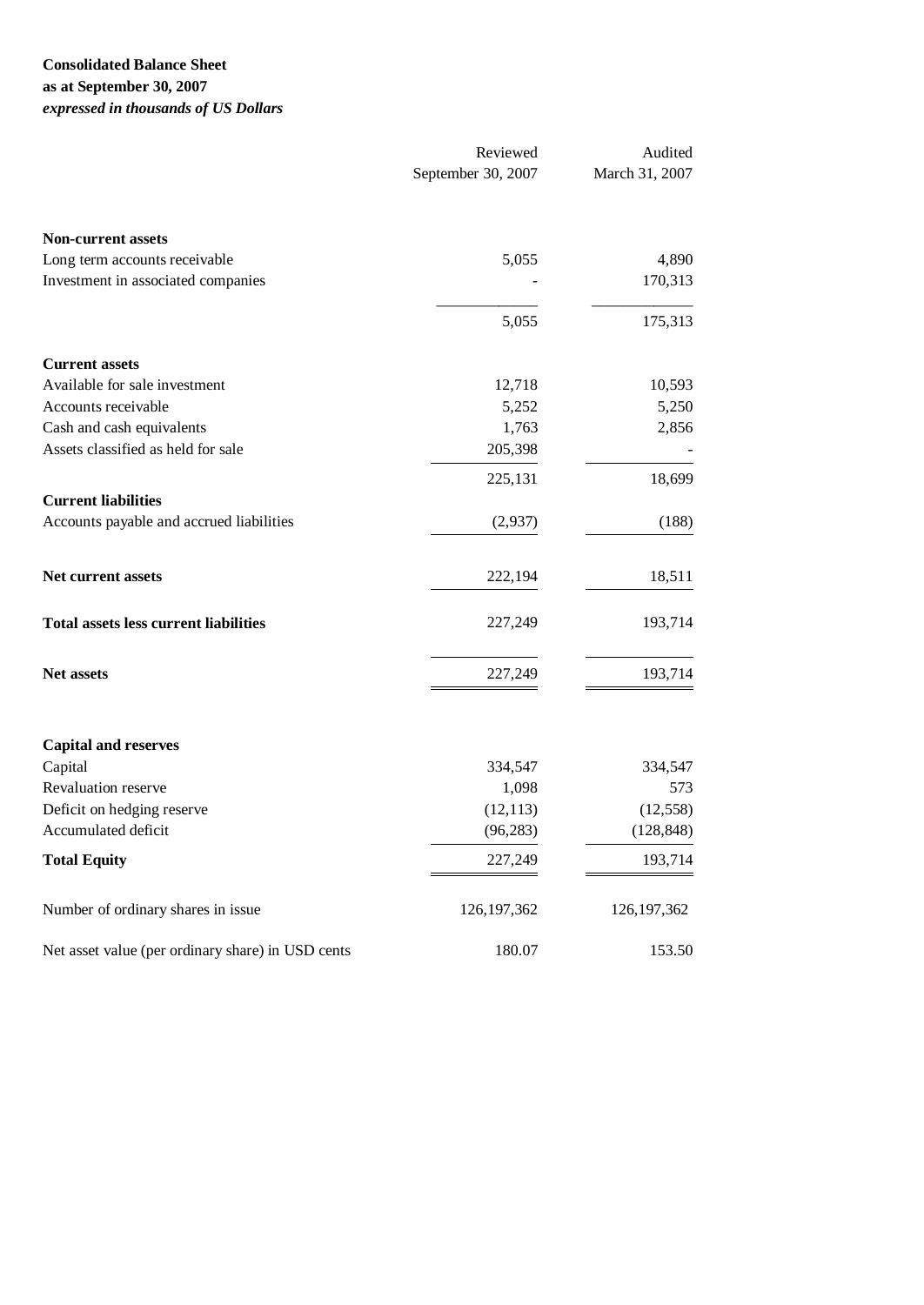# **Consolidated statement of changes to equity for the six months ended September 30, 2007**  *expressed in thousands of US Dollars*

| Share   | Contributed | Revaluation              |           |            |                     |
|---------|-------------|--------------------------|-----------|------------|---------------------|
| capital | surplus     | reserves                 | reserve   | deficit    | Total               |
| 30,299  | 304,248     | 42                       | (14, 420) | (214, 246) | 105,923             |
|         |             | (43)                     |           |            | (43)                |
|         |             | $\overline{\phantom{a}}$ | 4,988     |            | 4,988               |
|         |             |                          |           | 44,959     | 44,959              |
| 30,299  | 304,248     | (1)                      | (9, 432)  | (169, 287) | 155,827             |
|         |             | 574                      |           |            | 574                 |
|         |             | $\overline{\phantom{0}}$ | (3,126)   |            | (3,126)             |
|         |             |                          |           | 40,439     | 40,439              |
| 30,299  | 304,248     | 573                      | (12, 558) | (128, 848) | 193,714             |
|         |             | 525                      |           |            | 525                 |
|         |             | $\overline{a}$           | 445       |            | 445                 |
|         |             |                          |           | 32,565     | 32,565              |
| 30,299  | 304,248     | 1,098                    | (12, 113) | (96, 283)  | 227,249             |
|         |             |                          |           |            | Hedging Accumulated |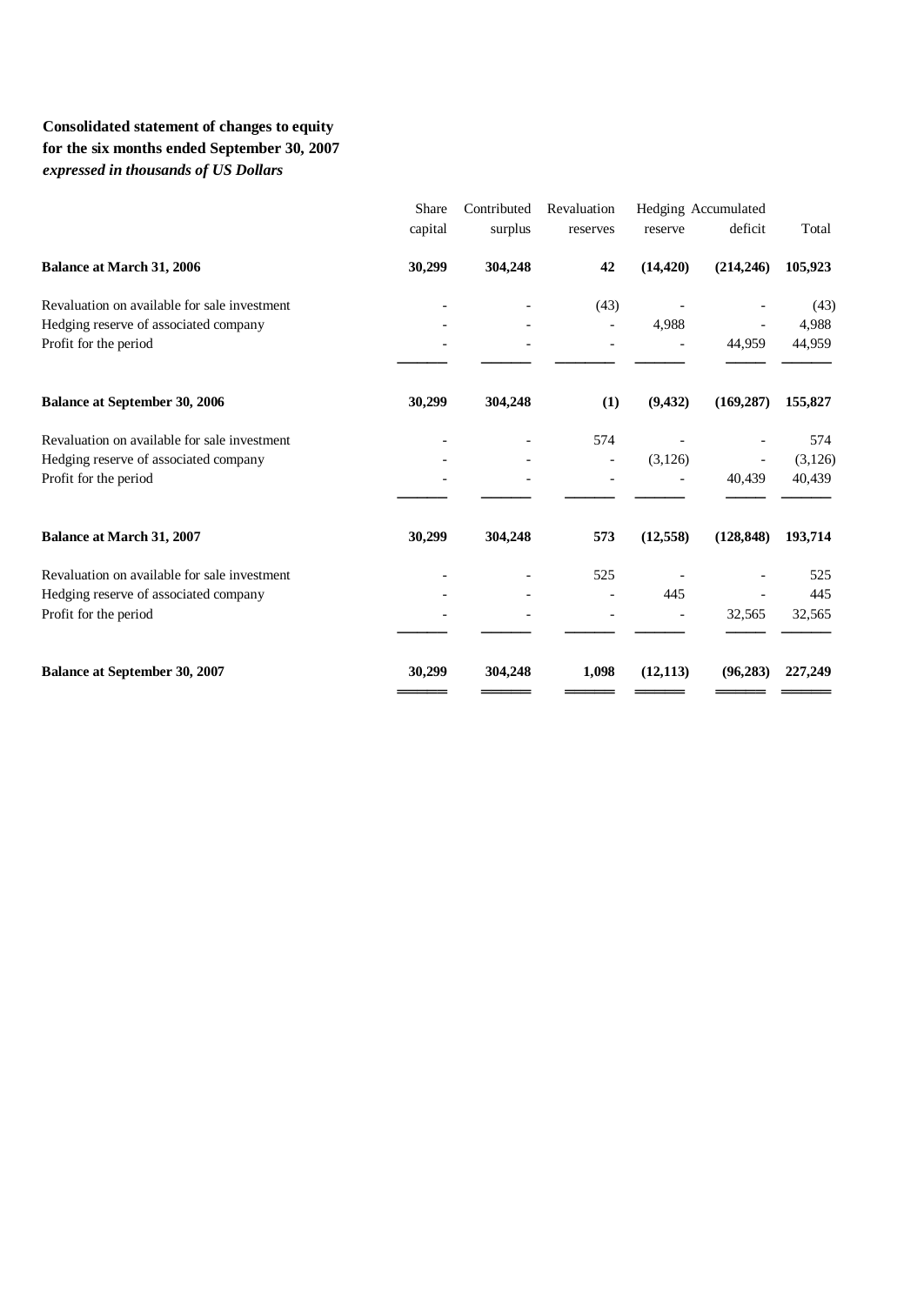# **Consolidated statement of cash flow for the six months ended September 30, 2007**  *expressed in thousands of US Dollars*

|                                                               | Reviewed           | Audited             | Reviewed          |
|---------------------------------------------------------------|--------------------|---------------------|-------------------|
|                                                               | Six months ended   | Twelve months ended | Six months ended  |
|                                                               | September 30, 2007 | March 31, 2007      | September 30,2006 |
| <b>Cash flow from operating activities</b>                    |                    |                     |                   |
| Cash paid to suppliers and employees                          | (1, 145)           | (876)               | (400)             |
| Cash absorbed by operations                                   | (1, 145)           | (876)               | (400)             |
| Interest received                                             | 57                 | 114                 | 77                |
| Income tax paid                                               | (33)               | (76)                | (30)              |
| Net cash absorbed by operating activities                     | (1,121)            | (838)               | (353)             |
| <b>Cash flow from investing activities</b>                    |                    |                     |                   |
| Purchase of available for sale investments                    | (1,600)            | (7,220)             | (2,000)           |
| Proceeds from partial disposal of investment<br>in subsidiary |                    | 5,220               |                   |
| Dividends received from associated company                    | 1,628              | 1,628               |                   |
| Cash generated / (absorbed) by investing activities           | 28                 | (372)               | (2,000)           |
| Net decrease in cash                                          | (1,093)            | (1,210)             | (2,353)           |
| Net cash at the beginning of the period / year                | 2,856              | 4,066               | 4,066             |
| Net cash at the end of the period / year                      | 1,763              | 2,856               | 1,713             |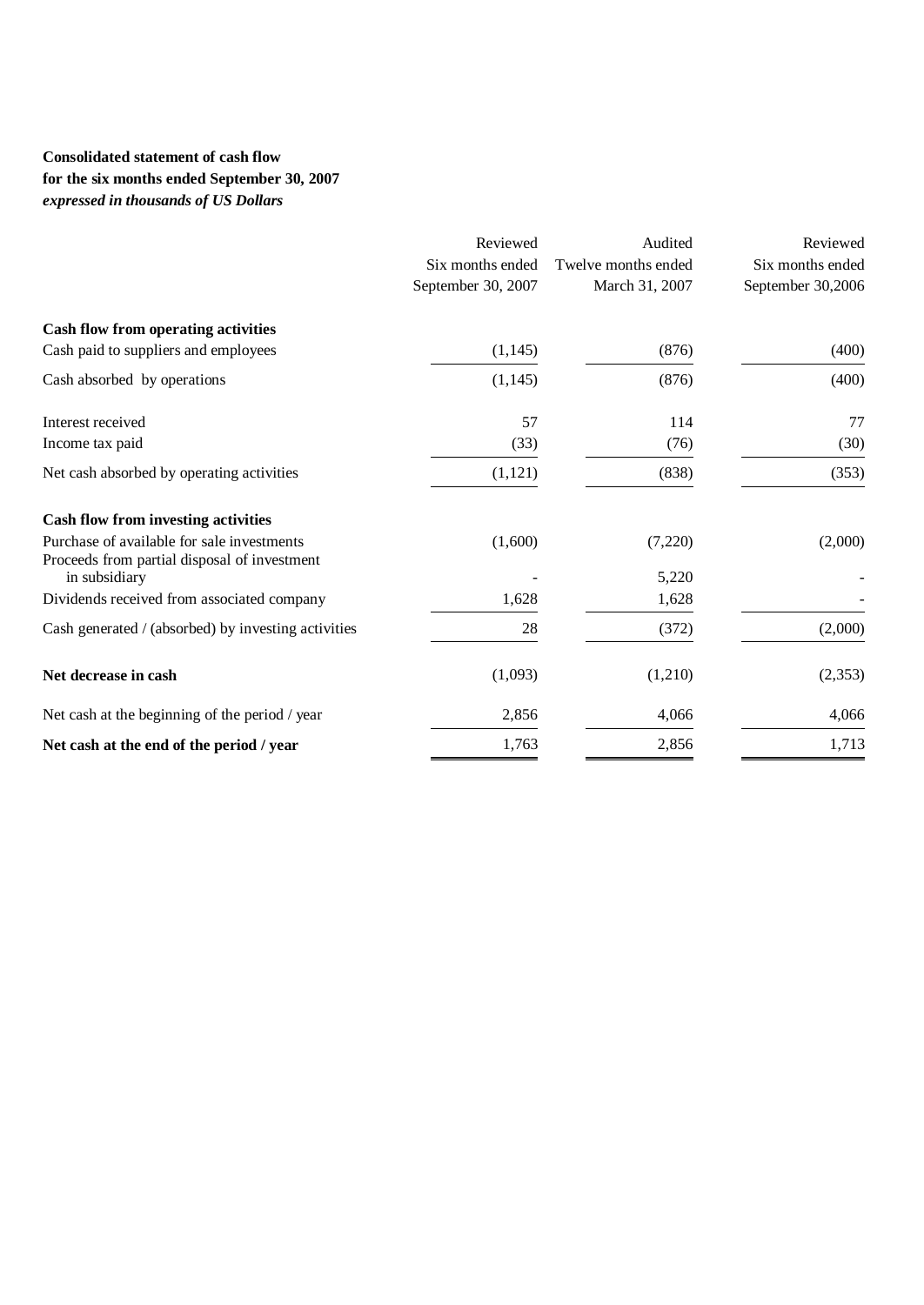## **Notes to the interim financial statements for the six months ended September 30, 2007**  *expressed in thousands of US Dollars*

#### **1. ACCOUNTING POLICIES**

These consolidated interim financial statements have been prepared in accordance with IAS 34, Interim Financial Reporting. IAS 34 does not require a full set of disclosures for interim financial statements. These consolidated interim financial statements are in compliance with IFRSs when users of such information have access to the most recent IFRS annual financial statements, which are available on our website.

In its consolidated interim financial statements, Zambia Copper Investments Limited applied the same accounting policies as described in the consolidated financial statements for the year ended 31 March 2007. Following the change in majority ownership of KCM with effect from 31 October 2004, the results of KCM have been included according to the equity accounting method for associated companies until 30 September 2007, date at which this investment has been classified as held for sale in accordance with IFRS 5 (see note 5 below).

The consolidated balance sheet of Zambia Copper Investments Limited and its subsidiaries (the "Group") for the period ended 30 September 2007 and the related consolidated statements of income, cash flow, and change to shareholders equity for the period then ended, have been reviewed by KPMG Audit S.à.r.l. Luxembourg, in accordance with the International Standard on Review Engagements (ISRE) 2410, applicable to review engagements, and their review report is available for inspection at the registered office of the Company. These consolidated interim financial statements are the responsibility of the Board of Directors.

#### **2. ASSOCIATED COMPANIES**

The Group reduced its shareholding in KCM from 58% to 28.4% in 2004. The financial information on this associated company was subject to a review by an external auditor as at 30 September 2007 and 30 September 2006. The review report is available for inspection at the registered office of the Company. The majority shareholder of KCM has exercised an option to purchase ZCI's shares of KCM. The negotiations relating to the option are nearing completion; therefore the investment in KCM was reclassified as held for sale at 30 September 2007.

|                                       | 2007    | 2006    |
|---------------------------------------|---------|---------|
| Value at 1 April                      | 170,313 | 84,502  |
| Share of associated companies' profit | 36,268  | 44,869  |
| Dividends received                    | (1,628) |         |
| Share of equity movements             | 445     | 4.988   |
| Value at 30 September                 | 205,398 | 134,359 |
|                                       |         |         |

#### **3. LONG TERM ACCOUNTS RECEIVABLE**

Resulting from the Vedanta transaction, the Company will receive consideration of USD 23,200,000 for a waiver of their pre-emptive subscription rights to KCM shares. This amount is receivable over a period from 4 November 2004 to 31 December 2008. The deferred consideration is recorded at its discounted net present value.

#### **4. AVAILABLE FOR SALE INVESTMENT**

The investment represents investments in an equity mutual fund. The fair value for available for sale investments is based on dealer price quotations. Gains and losses arising from changes in the fair value are recognized directly in equity until the security is disposed of or is determined to be impaired, at which time the cumulative gain or loss previously recognized in equity is included in the net profit and loss for the period.

#### **5. ASSETS CLASSIFIED AS HELD FOR SALE**

As at 30 September 2007, the investment in KCM meets the criteria to be classified as held for sale. The investment is measured at its carrying value as of 30 September 2007 and equity accounting is discontinued as from that date.